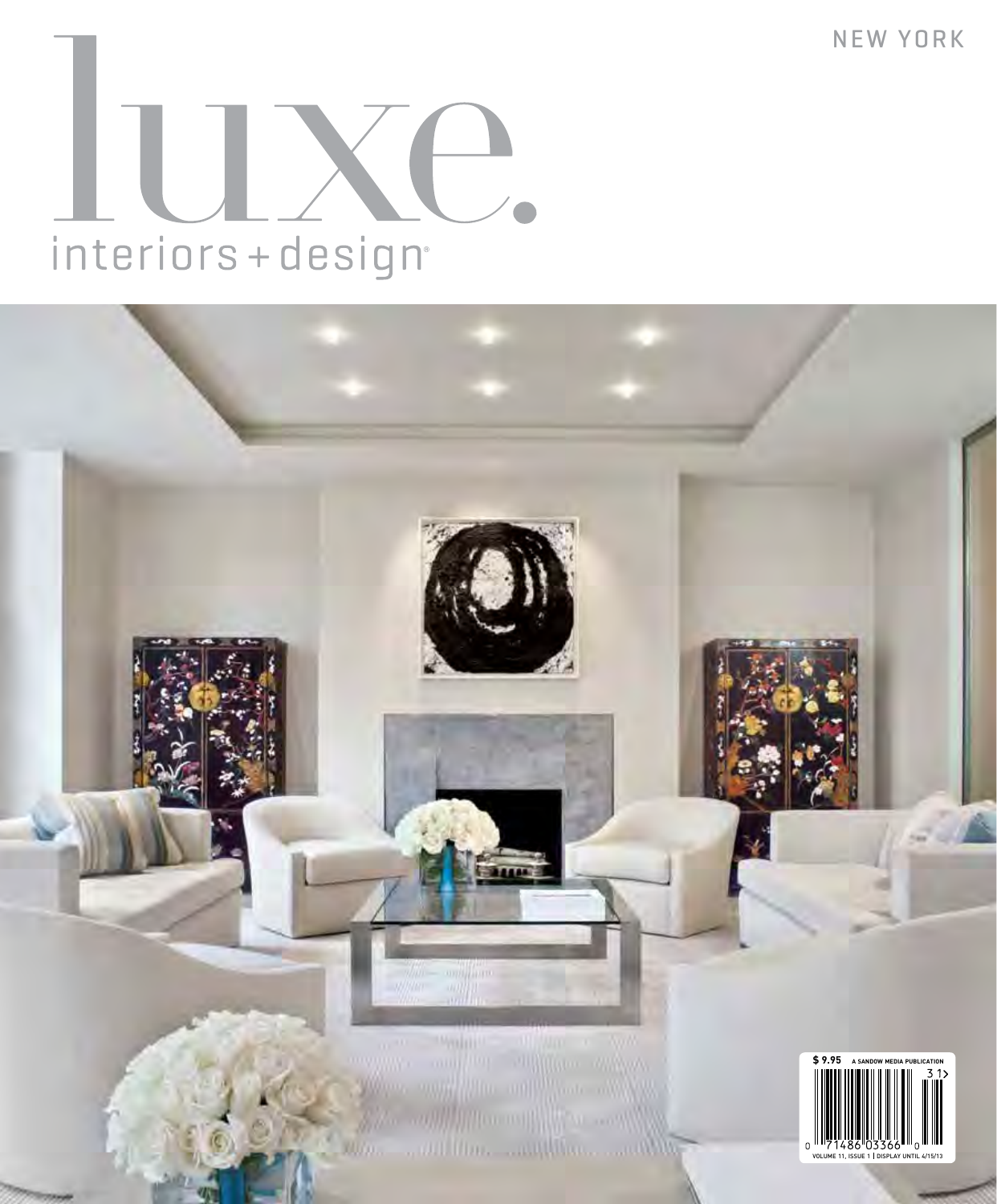A HOME IN GREENWICH IS IMBUED WITH NEW LIFE THROUGH A RICH COLOR PALETTE AND VARYING TEXTURAL AND LAYERED ELEMENTS.

WRITTEN BY LEILANI MARIE LABONG PHOTOGRAPHY BY DON FREEMAN

R

 $\mathbb{R}$ 

**Victor Course** 

 $\mathbb{R}$ 





INTERIOR DESIGN Susan Bednar Long, S.B. Long Interiors, Inc. ARCHITECTURE Judith Larson, Allied AIA, Judith Larson Associates HOME BUILDER Bill Gardiner, Jr. and Bryan Gardiner, Gardiner Group, LLC BEDROOMS 9 | BATHROOMS 13 | SQUARE FEET 20,000

卌

H

惜

## *BLUE STREAK*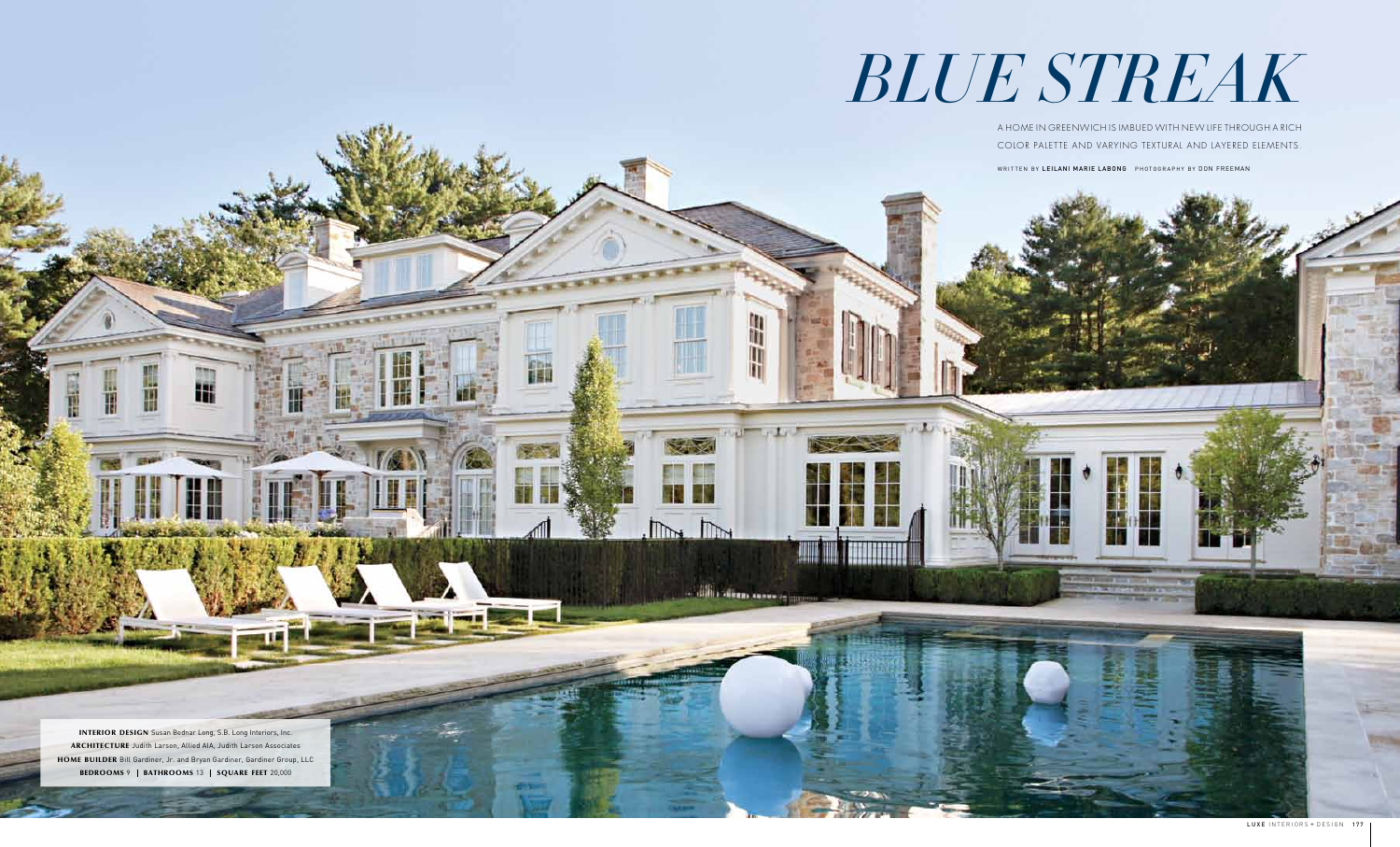pparently, "meant to be" doesn't apply just to soul<br>
mates, but also to houses. After first falling for a<br>
Georgian-style estate in Greenwich, Connecticut, the<br>
prospective homeowners were called away to London,<br>
having to mates, but also to houses. After first falling for a Georgian-style estate in Greenwich, Connecticut, the prospective homeowners were called away to London, years later, only to discover they were not completely over the one that got away. Fortunately, fate intervened: The beloved manse was once again up for grabs. "We toured the house for two hours and then went straight to the attorney's o ffice to ink the deal," the wife says.

Tasked with the challenge of making the sizable home feel less palatial and more inviting was designer Susan Bednar Long, for whom this project marked the fourth in a string of domiciles she has thoughtfully

The elegance of the living room's piano area is derived from a substantial mahogany piano and antique pedestal table. Its casual nature is owed to the sisal floorcovering, modern art and custom-designed velvet salon sofa.



To scale down an otherwise monumental living room, design-build team Judith Larson, Bill Gardiner, Jr. and Bryan Gardiner created intimate seating nooks, such as this alcove appointed with a custom settee in Maharam and J. Robert Scott mohairs.

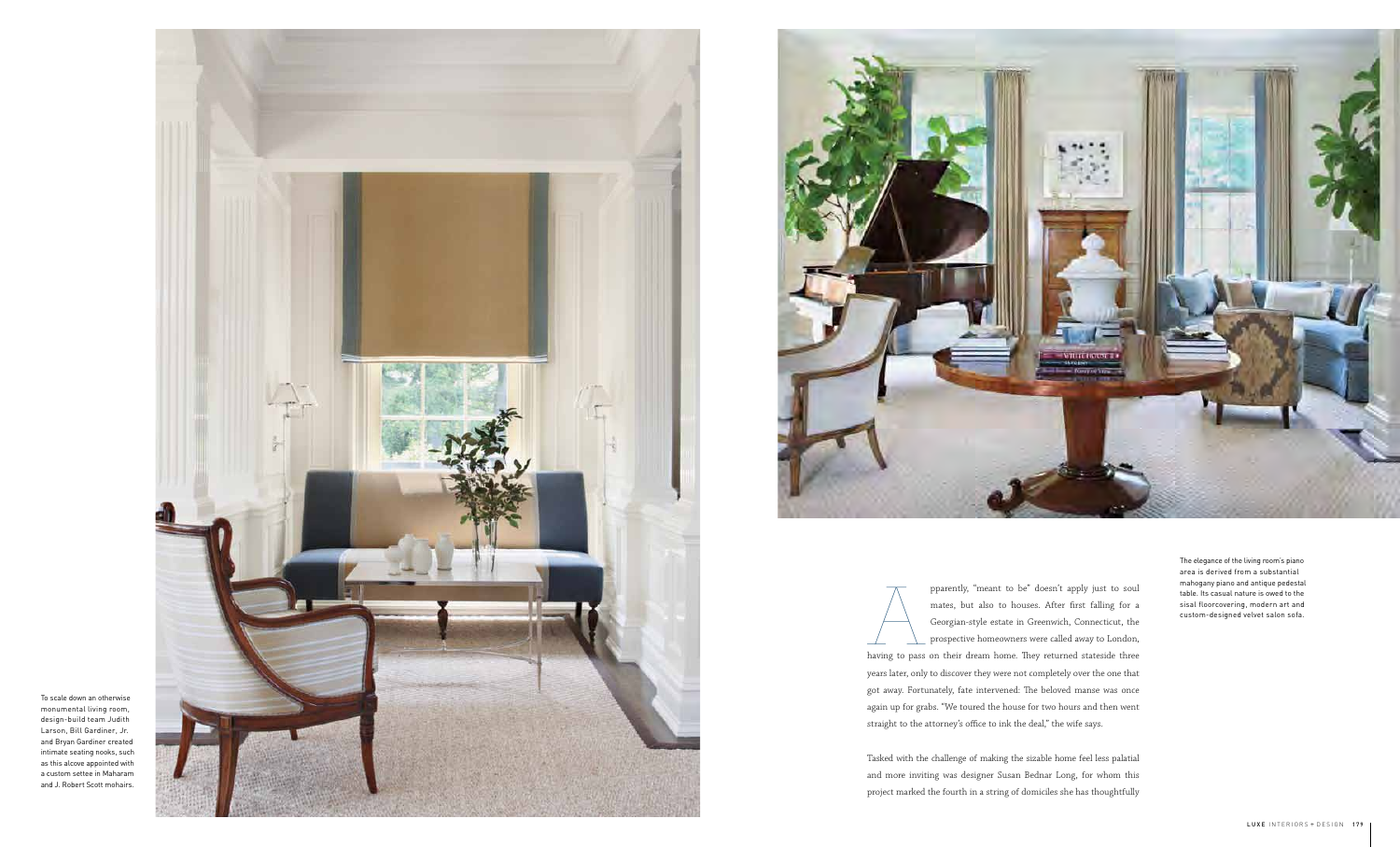*Above:* Long outfitted the bistro-style kitchen with globe pendants by Hector Finch Lighting and Mark Albrecht leather-woven barstools. *Left:* A 1920s French crystal chandelier above the dining table is at once noble and effervescent. George I mahogany side chairs are covered in horsehair from Holland & Sherry.







The Gracie wallpaper was hand-painted, panel by panel, right in the dining room. To counteract the classicism created by the pairing of the antique sideboard with the wallcovering's chinoiserie motif, designer Susan Bednar Long hung a contemporary Matthew Pillsbury photograph.

composed for the family of seven. "I've seen their tastes evolve over the years," says Long, who splits her time between Dallas and Greenwich.<br>"They've become much more interested in antiques, for example, but they've always preferred cozy rooms with lots of layering."

Making a space look and feel collected (think area rugs atop sisal floorcoverings and hung works of art in addition to hand-painted wallpaper) is second nature for Long, who cultivated the skill in her previous life as a store designer for Ralph Lauren. Here, antiques sourced from Paris and London contribute a certain timeworn gravitas to the elegant tableaux; the color blue, the wife's favorite shade, is a beautiful constant throughout; a variety of textures, from rope to silk, add depth to each space; and an enviable assemblage of modern art provides an edgy counterpoint to the otherwise classic environs.

### CONTINUED FROM PAGE 179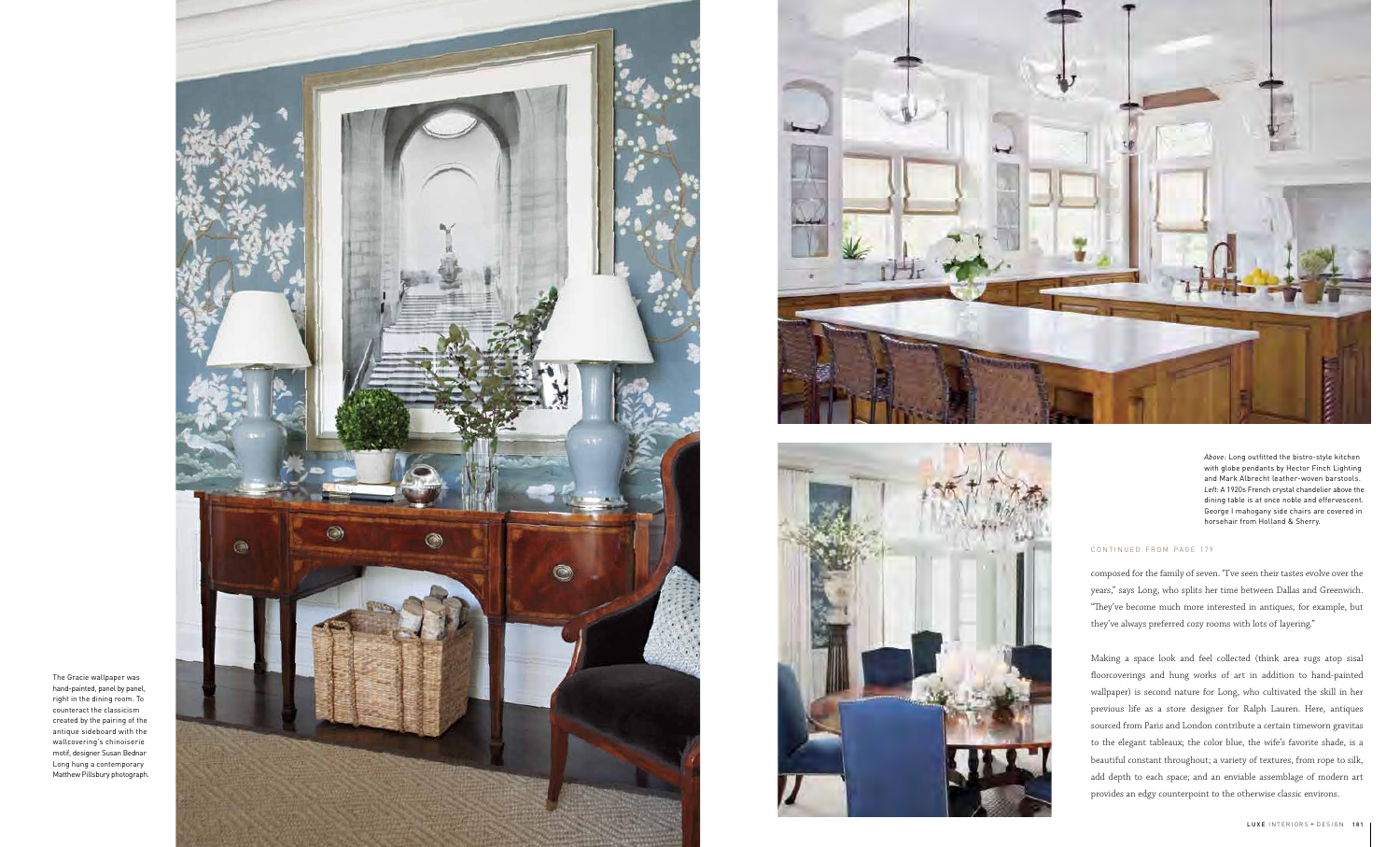

The designer showcased diverse finishes in the wife's master bathroom. For example, the blue Christian Fischbacher grass-cloth wallpaper is a textural departure from the polished nickel hardware from Waterworks and the all-glass antique Venetian mirror. The sconces are from Chameleon Fine Lighting.

> The design-build team incorporated another room into the renovated master suite, effectively doubling its size and affixed paneling to the walls and coffered ceiling for added period charm. The luxurious trappings include a custom mohairupholstered bed and Fortuny fabric canopy.

Those classic environs were created with the help of the home's original design-build team—Judith Larson, Bill Gardiner, Jr. and Bryan Gardiner—who worked on renovations for the current owners, including the master suite dressing rooms, his-and-her bathrooms and an arched beadboard ceiling in the family room. The team had also previously outfitted the living room, a majestic entertaining zone, with a collection of intimate gathering spots, among them a piano area, game quarters and seating nooks perfect for tête-à-têtes—all showcasing Long's talent for creating memorable design moments.

For instance, French chests in the central seating area flank a dark tufted velvet sofa, while an abstract black-and-white diptych painting unapologetically strays from the traditional setting. Zooming out, a



### CONTINUED FROM PAGE 181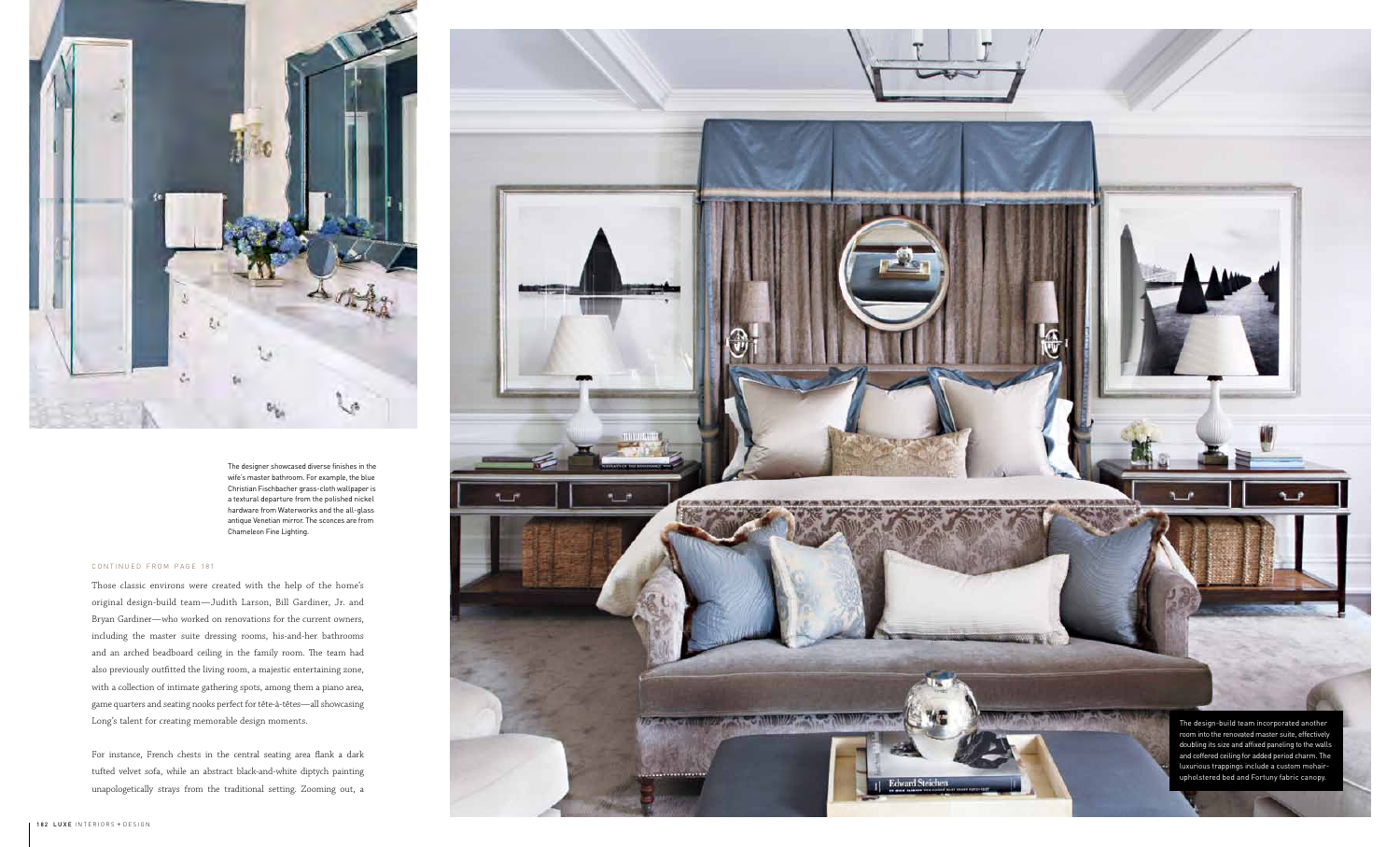The blue theme carries into the pool house, where Long put a coastal spin on the regal color with a ragged-stripe floorcovering by Patterson, Flynn & Martin and Turkana Rug Stripe Horizon fabric by Ralph Lauren Home on the chairs. Raffia walls and baskets complete the nautical vibe.

*......................*..



**Ala Zabane** 

14352 2012

 $2 - 1 - 7$ 

See This

2010/07/1

**THE GUNS** 

**THE AND** 

第5万 日本社

 $\frac{d\mathbf{z}}{d\mathbf{z}}=\frac{\mathbf{z}}{d\mathbf{z}}$ 

**SIR** 

To depress to a mind a pay

 $-21$ 

**The State** 

**COLLA** 

-75

 $-10^{12}$ 

 $T_{\rm{eff}}$ 

40

M

 $\mathbf{R}$ 

**CHAIR** 

**MAG** 

**Diam'ru** 

**MARCH 25** 

**AF ME OF** 

**图 2018** 

mu.

**H** 

ч

 $\sigma\to$ 

73.

**REAL** 

深厚

sett.

图